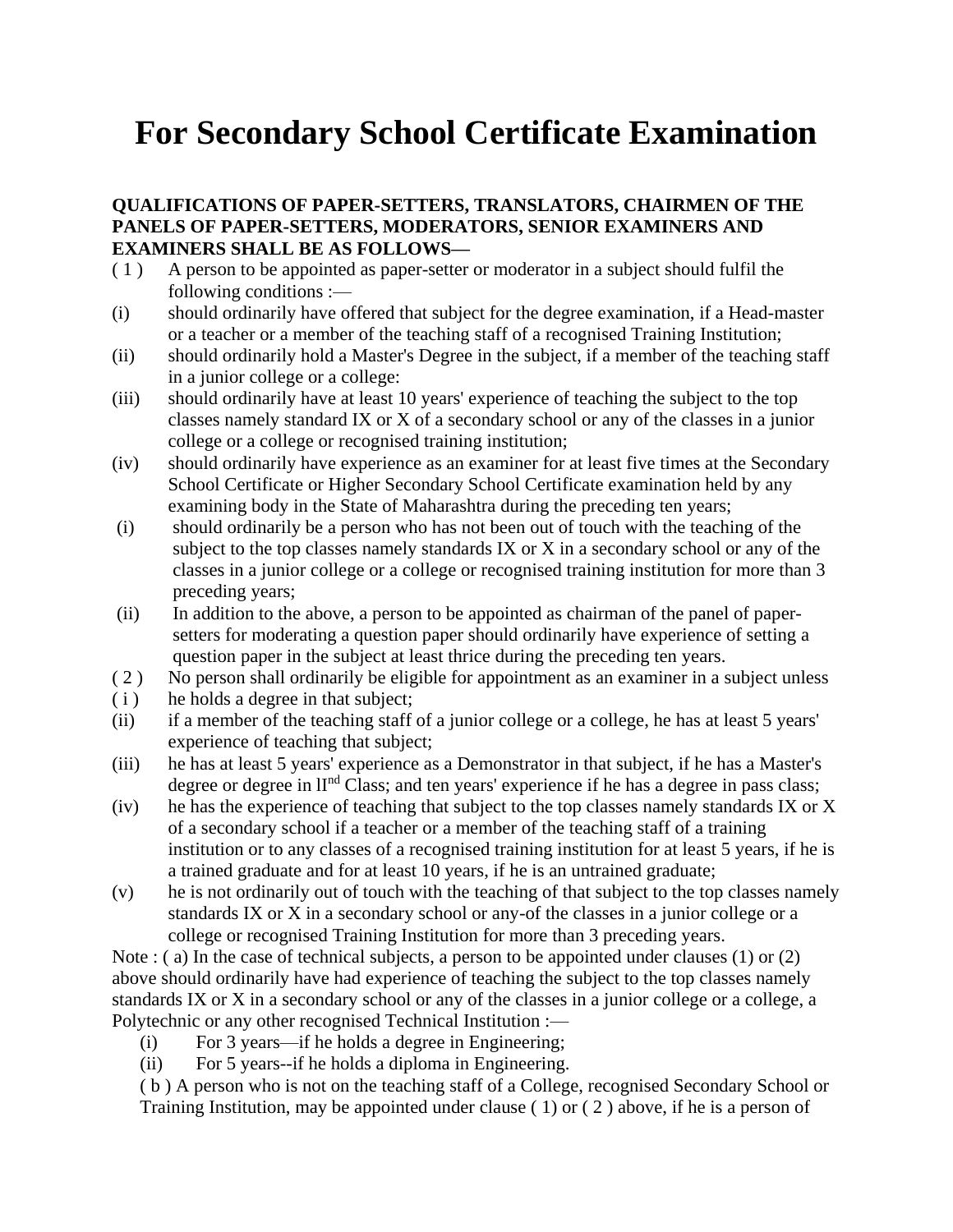recognised merit in that subject or is a member of the staff of any of Government's State level Institutes.

- ( 3 ) Notwithstanding anything contained in clauses (1) and (2) above and the notes thereunder, it shall be competent for the State Board;
- ( i ) to decide which other examination conducted by a rural institute or other examination bodies like them Rashtra Bhasha Samiti, Rashtra Bhasha Sabha or the like be held equivalent to a University degree purely for the purposes of this Regulation;
- (ii) to relax the prescribed qualification or teaching experience or condone dis-qualifications, if any, for appointing the required number of examiners from year to year, if in any subject an adequate number of applicants or persons with the prescribed qualifications and teaching experience as mentioned in this Regulation are not available.,

### **DISQUALIFICATIONS OF PAPER-SETTERS, TRANSLATORS, CHAIRMAN OF THE PANEL OF PAPER-SETTERS, MOKRATORS AND EXAMINERS SHALL BE AS FOLLOWS**

- (i) A person shall be disqualified for being appointed as a paper-setter, translator, chairman of the panel of paper-setters, moderator or an examiner;
- (i) if a relative of his is sent up as a candidate for the final examination, a person appointed to work as an :examiner only shall not be considered as disqualified under this sub-clause, if his relative has not offered the particular subject in which the person is appointed to work as an examiner;
- (ii) if he is having or has had during the year any share in the working of a coaching class for Secondary School Certificate examination, either partly or wholly; Note Tuitions imparted in special classes organised by a school shall however not constitute a disqualification under this sub-clause; If he has or had during the year, imparted private tuition of any candidate appearing for the final examination either partly or wholly;
- (iii) if he is the author or publisher of or has.; any financial interest in the publication of any guide in or annotations on any subject prescribed for the secondary course;
- (iv) if he is a member of the State Board or Divisional Board or Boards of Studies or is serving in the office of the State Board or a Divisional Board
- (v) if he has been disqualified for appointment as a paper-setter, translator.. examiner or moderator by any Statutory University or any Examination. Board or at any examination held by or under the authority of the Government of Maharashtra;
- (vi) if he himself is a candidate appearing for the examination.
- ( 2 ) A person shall be disqualified for being appointed as a paper-setter, chairman of the pane/ of paper-setters in a subject, if he is the author or publisher of or has any financial interest in the publication of a text-book prescribed for the final examination in such subject or a book covering substantially the syllabus prescribed for the final examination. However, the Writer appointed by 'the State Board for, writing its text-books will not be disqualified.
- ( 3 ) The question whether a book is a guide or a book. of annotations or a text-book of the nature referred to in clauses (1) and (2) above shall be decided by the State Board Chairman and his decision shall be final.,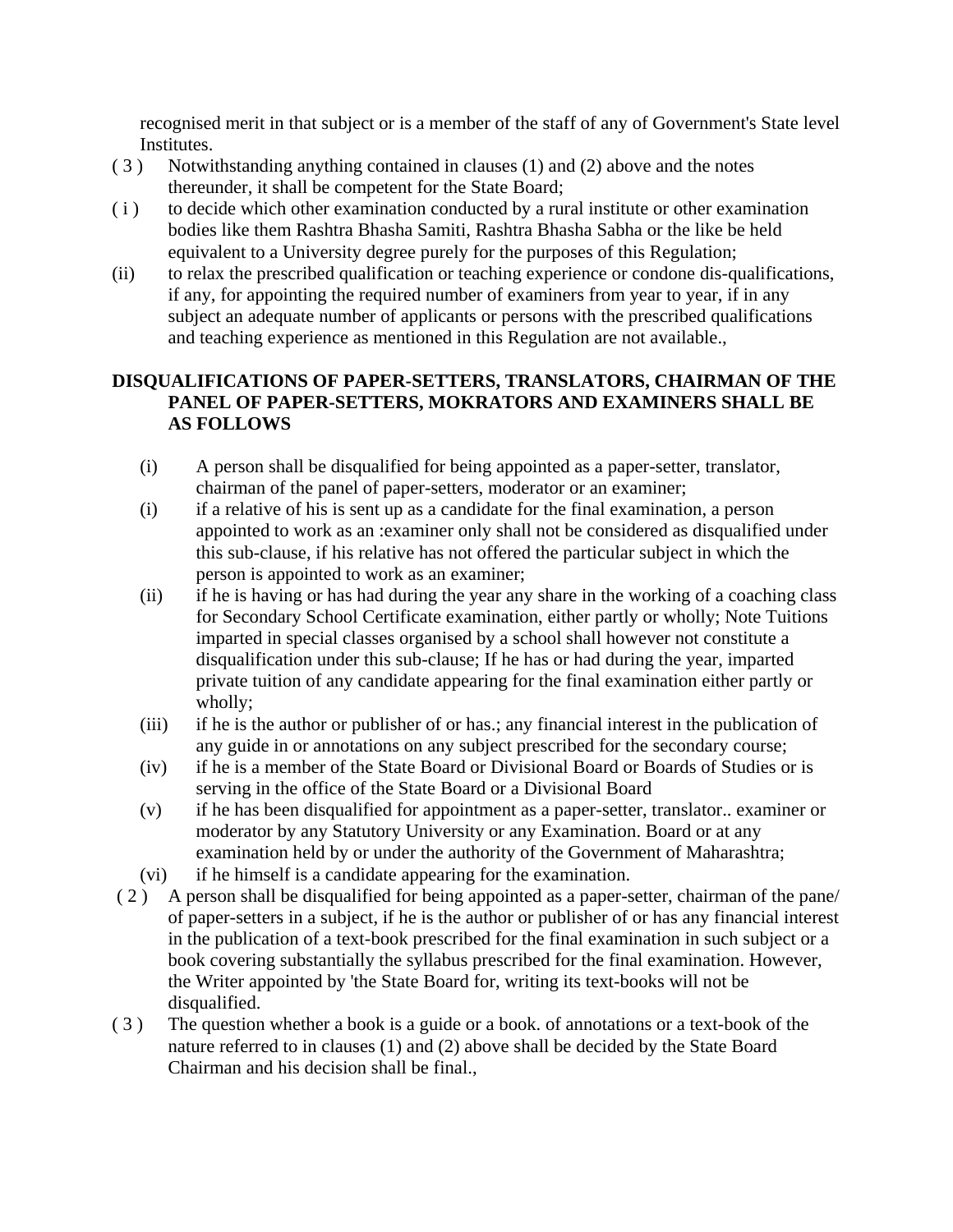### **APPOINTMENT OF PAPER-SE 1 MRS, TRANSLATORS, MODERATORS AND EXAMINERS**

- (1) Applications for appointment as Paper-setters etc. shall ordinarily be invited by the respective Divisional Boards; in such manner and by such dates as, may be deter• mined by the State Board;
- (2) (a) All such applications shall be scrutinised by the Examination Committee for determining the eligibility or otherwise of each applicant for appointment as a paper-setter etc. in accordance with the qualification, teaching experience etc. prescribed under Regulation 31 and disqualifications Prescribed under Regulation 32 and a list of all applicants eligible under the said Regulations shall be prepared and Submitted by the Examination Committee.
	- (b) The Examination Committee shall also recommend in such manner as may be determined by the State Board, names of suitable experts as the chairmen of panels of paper-setters (other than those who are applicants referred to in sub-clause (a) above for setting and moderating the question papers and arrange the panels of moderators, senior examiners and examiners prepared in such manner as may be determined by the State Board and approve them, with or without modifications and draw up panels of papersetters, chairmen of the panels of piper-A letters, and translators, in such manner as may be determined by the State Board and submit them to the Standing Committee.
- (3) The Standing Committee shall consider the Panels referred to above and appoint the requisite number of paper-setters, translators, chairmen of the panels of papersetters and examiners in such manner as may be laid down by the State board.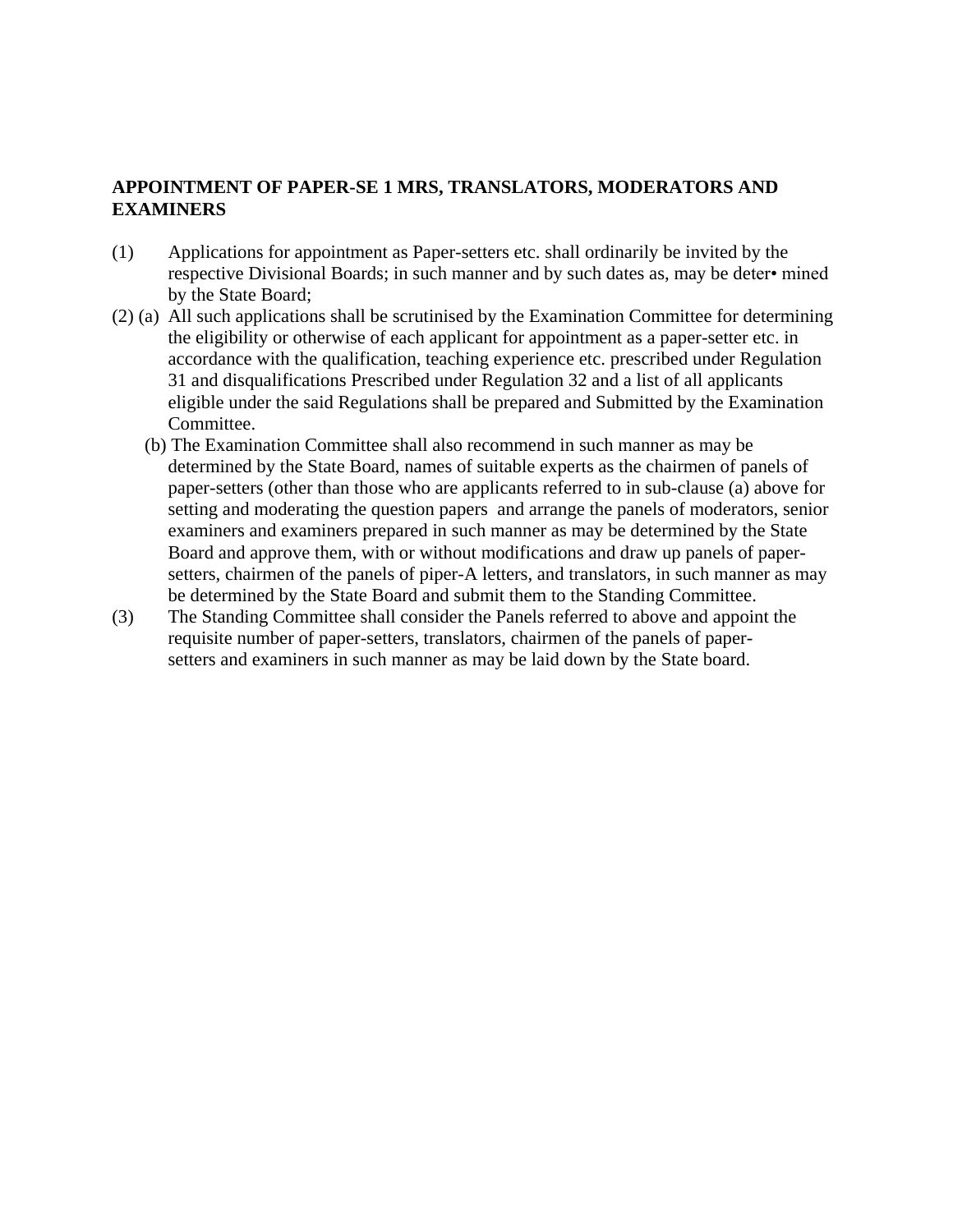# **For Higher Secondary Certificate Examination**

### **QUALIFICATIONS OF PAPLR-SET LAS. TRANSLATORS, MODERATORS, SENIOR EXAMINERS AND EXAMINERS**

(1) A person desirous of being appointed as paper-setter, moderator, translator, senior examiner or examiner at the Higher Secondary Certificate examination shall apply to the Divisional Board in the form and before the date prescribed by the Divisional Board.

(2) A person to be eligible for being appointed as a paper-setter or moderator or translator shall ordinarily :

(a) have offered that subject in which he desires himself to be considered for appointment at degree and post-graduate degree examinations, or be a holder of the Master's Degree in that subject area, if he is a member of the teaching staff; and

(b) possess experience of teaching for at least seven years out of which two years shall be of post - S. S. C. standards such as the first and second year classes in a junior college, the Pre-Degree or Pre-University or First Year, Intermediate classes in the colleges and XI Class of Higher Secondary ( integrated ) Course. Provided that this qualification may be relaxed at the discretion of the Divisional Chairman for a period of first five years from the date of commencement of these regulations; and

(c) possess experience as an examiner for at least five turns at the Secondary School Certificate or Higher Secondary Certificate examination held by the Board or any public examination conducted by a statutory University established by law in the State, or any other State during the preceding ten years; and

(d) be a person who has not been out of touch with teaching that subject to the first or second year classes of a junior college or the pre-degree or pre-professional classes in a college affiliated to the Universities in the State, for more than two preceding years.

(3) A person to be appointed as a chairman of the panel of paper-setters for moderating a question

paper shall have experience of setting a question paper for at least five occasions in that subject at the Secondary School Certificate or Higher Secondary Certificate examinations or at any of the University examinations during the preceding ten years.

(4) No person shall ordinarily be eligible for appointment as an examiner in a subject unless :- (a) he holds a degree or post graduate degree in that subject; and

(b) if he is a member of the teaching staff of a college or a junior college or a high school or both, possesses at least five years' experience of teaching that subject, out of which at least two years shall be in a college or a junior college; and if he is a demonstrator or a tutor in a college,)

(i) possesses at least five years' experience, if he holds a Master's Degree in the Second class,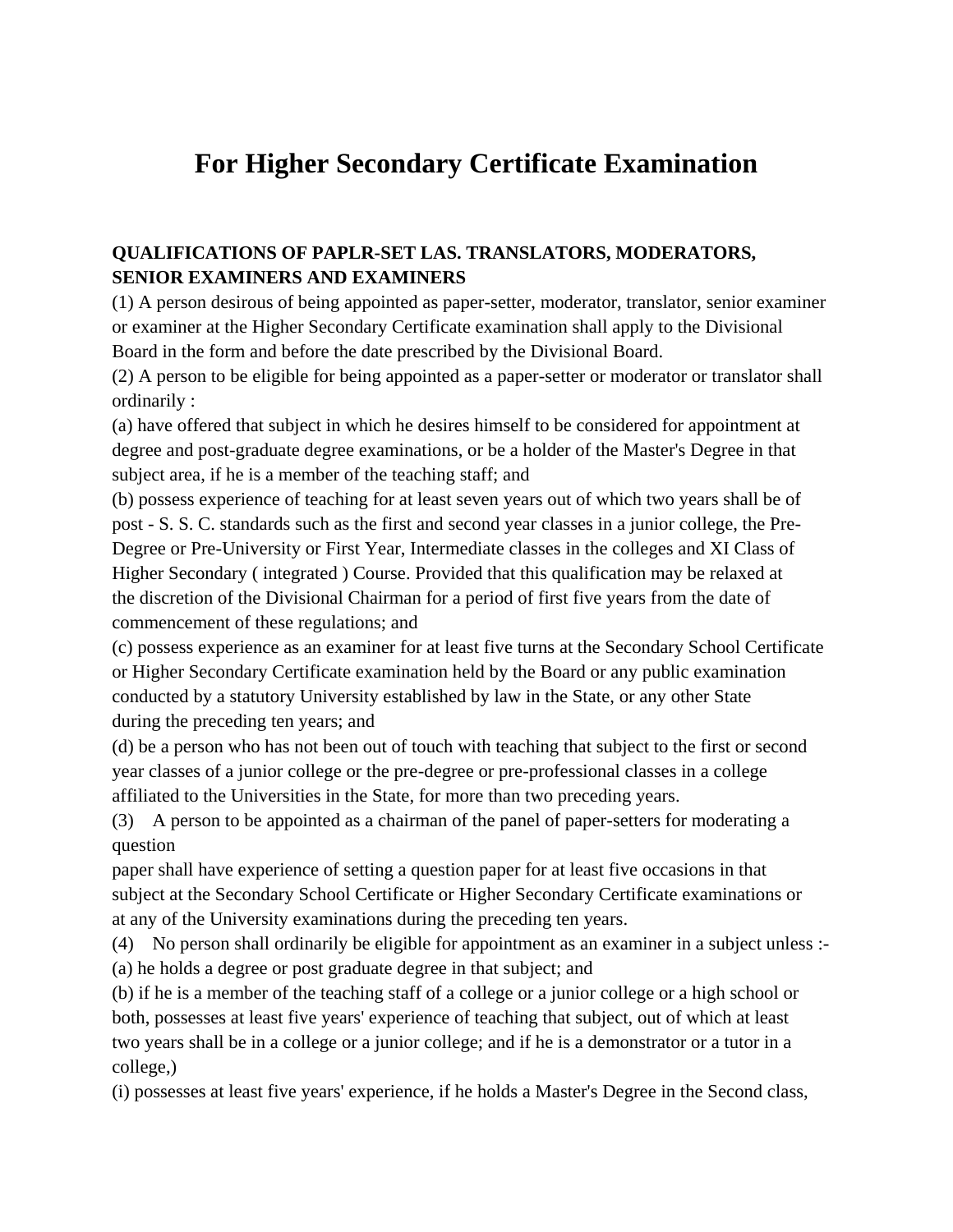(ii) possesses at least ten years' experience if he holds a Master's Degree in pass or third class,

(c) he is not ordinarily out of touch with the teaching of that subject to the top classes (i.e. Std. IX and X) or first year and second year classes of junior colleges or any of the classes in a college for more than three preceding years.

Note : (1) In the case of technical or agricultural subjects, a degree holder in Engineering, Agriculture or a diploma holder in Engineering or Agriculture to be appointed under clauses (1) to (4) above should ordinarily have had experience of teaching that subject to the top classes (i. e. Std. IX and/or X) and/or first year and second year of a junior college or any of the classes in a College, a Polytechnic or any other recognised Technical Institution -

(i) for 3 years if he holds a degree in Engineering or Agriculture;

(ii) for 5 years — if he holds a diploma in Engineering or Agriculture.

(2) A person who is not on the teaching staff of a college, affiliated to any of the Universities in the State of Maharashtra or a recognised secondary school or a junior college may be appointed under clauses (1) to (4) above, if he is a person of recognised merit in that subject.

(5) Notwithstanding anything contained in clauses (1) to (4) above and the notes thereunder, it shall be competent for the State Board :

(i) to decide which other examination conducted by a rural Institute or other examining bodies like the Rashtra Bhasha Samiti, Rashtra Bhasha Sabha or the like be held equivalent to a University degree purely for the puposes of this Regulation;

(ii) to relax the prescribed qualifications or teaching experience tor appointing the required number of examiners from year to year, if in any subject an adequate number of applicants or persons with the prescribed qualifications and teaching experience as mentioned in this Regulation are not available.

## **76. DISQUALIFICATIONS OF PAPER-SETTERS. IRANSLATORS, CHAIRMAN OF THE PANEL OF PAPER-SETTERS, MODERATORS AND EXAMINERS**

( 1 ) A person shall be disqualified for being appointed as a paper-setter, translator, chairman of the

panel of paper-setters; moderators or examiners :-

(i) if a near relative of his is sent up as a candidate for the Higher Secondary Certificate examination, provided that a person appointed to work as an examiner only shall not be considered as disqualified under this sub-clause if his near relative has not offered the particular subject in which the person is appointed to work as an examiner;

(ii) if he is having or has had during the year any share in the working of a coaching class for any examination conducted by any Board or any University either partly or 'wholly; Note : Tuition imparted in special classes organised by a junior college shall, however, not constitute a disqualification under this sub-clause;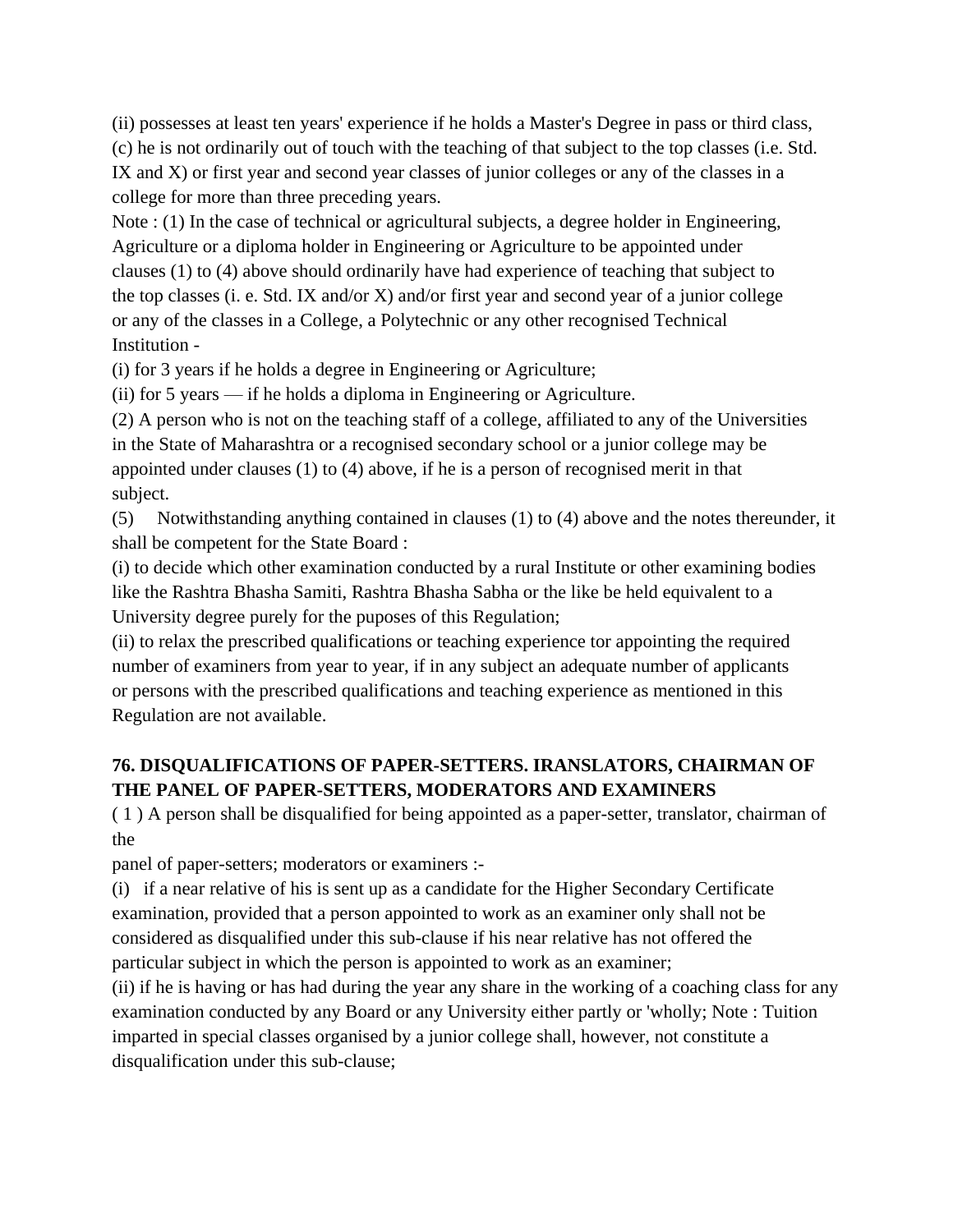(iii) if he has or had, during the year, undertaken private tuition of any candidate appearing for the examination either partly or wholly;

(iv) if he is the author or publisher of or has any financial interest in the publication of any guide in or annotations for any subject prescribed for the first and second year classes of a junior college;

(v) if he is the author or publisher of, or has any financial interest in the publication of a textbook prescribed for the junior college classes in such subject or a book covering substantially the syllabus prescribed for the Higher Secondary Certificate examination conducted by the Divisional Board;

(vi) if he is a member of the State Board or Divisional Board or Boards of Studies or is serving in the office of the State Board or Divisional Boards;

(vii) if he has been disqualified for being appointed as a paper-setter, translator, examiner or moderator by the Board or by any statutory University or any other Examination Board or at any examination held by or under the authority of the State Government;

(viii) if he himself is a candidate appearing for the Higher Secondary Certificate examination conducted by the Divisional Board.

( 2 ) The question whether a book is a guide or a book of annotations or a text-book of the rviture

referred to in clause (1) above shall be decided by the Chairman of the State Board and his decision in the matter shall be final.

# **APPOINTMENT OF PAPER-SETTERS, TRANSLATORS, MODERATORS AND EXAMINERS.**

(1) Applications for appointment as paper-setters, translators, moderators and examiners shall ordinarily be invited by the respective Divisional Boards, in such manner and by such dates as may be determined by the State Board.

(2) (a) All such applications shall be scrutinised by the Examination Committee for determining the eligibility or otherwise of each appointment as a paper-setter, translator, moderator and examiner in accordance with the qualification, teaching experience prescribed under Regulation 75 and disqualifications prescribed under Regulation 76.

(b) A list of all applicants eligible under the said Regulations shall be prepared and submitted by the Examination Committee to the Standing Committee;

(c) The Examination Committee shall also recommend, in such manner as may be determined by the State Board, names of suitable experts as the Chairmen of Panels of Paper-setters ( other than those who are applicants referred to in sub-clause ( a ) above) for setting and moderating the question papers.

(d) The Examination Committee shall approve the panels of moderators, senior examiners and examiners prepared by the Divisional Secretary in such manner as may be determined by the State Board with or without modifications and draw up, if necessary, new panels of papersetters, chairmen of the panels of paper-setters and translators, in such manner as may be